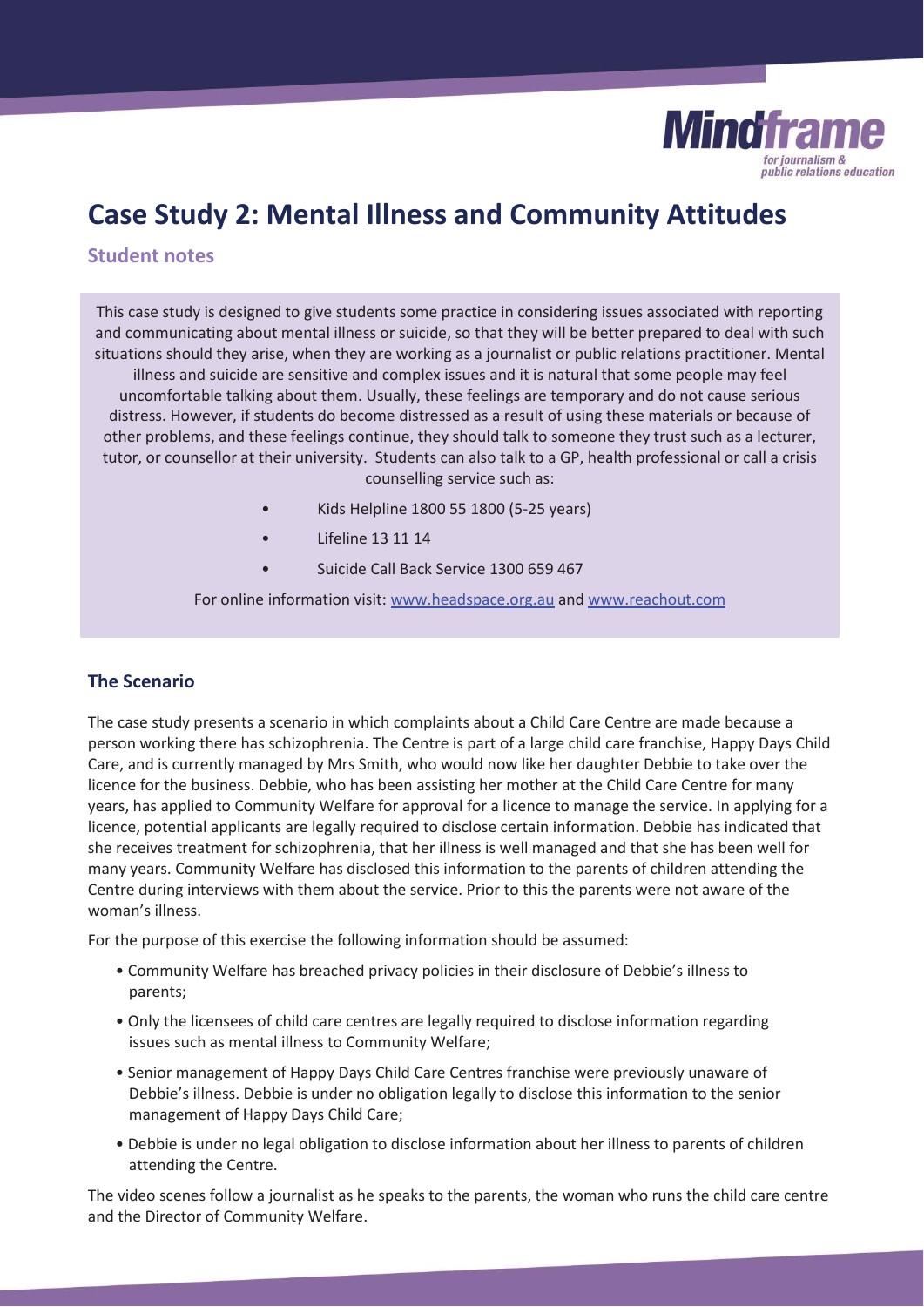

# **Using the Scenario**

Mental illness and mental health are legitimate topics for community and media discussion. However, communication about mental illness should be done with care to ensure the communication is not stigmatising, discriminatory or impacting on the rights of individuals. Extra care should be taken when communication is occurring in the media. Journalists are urged to consider the way they report on and discuss mental illness. Similarly, people who potentially provide information to the media must also consider the potential impact of a story on individuals and the wider community. This case study is designed to expose you to the complexities and challenges of managing communication where an incident involves someone with a diagnosed mental illness.

You will be required to consider how you will liaise with publics and stakeholders, what mechanisms you will use to communicate with various publics, and how you will manage the media, whilst keeping in mind the potential for further harm that could arise from this situation if communication is not managed well.

The following Options and Questions provide a guide for analysing the scenario from a public relations perspective. Your lecturer or tutor may ask you to look at all of these questions or a selection only.

In considering the scenario and questions, you should refer to the document *Issues and Impact: Communicating mental illness and suicide* for an overview of key ethical and public relations issues involved in managing communication about mental illness. This resource and further reference materials are available on the *Mindframe* for Universities website (www.mindframe-media.info).

# **Class Exercises**

## *Option 1*

You are employed in the public relations unit for Community Welfare. After the journalist has come to interview the Director, you hear about the situation for the first time. The Director fears that she may have done the wrong thing in agreeing to be interviewed by the journalist. Your public relations manager has called a meeting of the public relations unit to discuss the current situation.

#### *Option 2*

You are in charge of public relations for the Happy Days Child Care Centres franchise. You receive a call from the Director of the franchise after she has been contacted by a journalist for comment regarding the employment of a mentally ill person within one of the Centres. You have been asked to manage the situation.

#### **Exercise 1: Managing the Current Situation**

The following discussion questions will allow you to explore the strategies you would use to manage the current situation, based on one of the options outlined above.

#### *Identifying the Issues*

1. Identify who your key stakeholders and publics will be. Consider both internal and external stakeholders and publics.

2. Identify some useful allies.

3. Identify what further detail and information you might need to know before making any further response. How would you go about obtaining it? You may want to consider legal and policy related issues, privacy issues, medical information, facts and statistics.

4. Brainstorm some of the key issues the media may focus on.